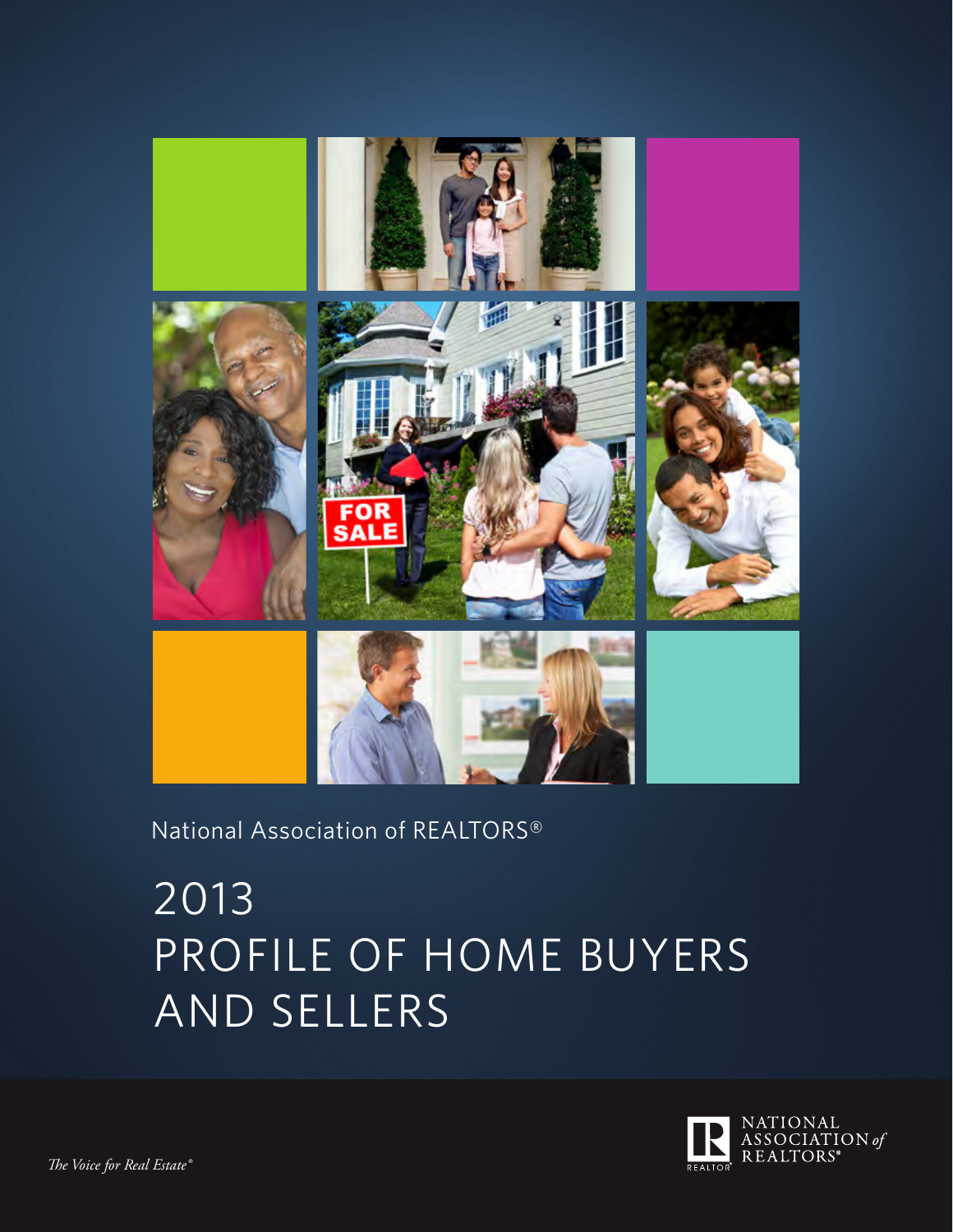### **2013 OFFICERS**

*President*  Gary Thomas

*President-Elect*  Steve Brown, ABR, CIPS, CRS, GREEN

*First Vice President* Chris Polychron, CRS, GRI

*Treasurer*  William J. Armstrong, III, GRI

*Immediate Past President* Maurice "Moe" Veissi

*Vice President* Bill Brown

*Vice President* Leslie Rouda Smith, ABR, CRB, CRS, PMN, e-PRO

*Chief Executive Officer* Dale Stinton, CAE, CPA, CMA, RCE

### **NAR RESEARCH STAFF**

#### **Office of the Chief Economist**

Lawrence Yun, Ph.D. *Chief Economist and Senior Vice President* Caroline Van Hollen *Senior Research and Strategic Planning Coordinator*

### **Survey and Market Research**

Paul C. Bishop, Ph.D. *Vice President* Stephanie Davis

*Administrative Coordinator*

Ken Fears *Director, Regional Economics and Housing Finance Policy*

Danielle Hale *Director of Housing Statistics*

Jessica Lautz *Director, Member and Consumer Survey Research*

#### **Quantitative Research**

Jed Smith, Ph.D. *Managing Director, Quantitative Research*

Scholastica Cororaton *Research Economist*

Michael Hyman *Research Assistant*

George Ratiu *Director, Quantitative and Commercial Research*

Hua Zhong *Data Analyst*

#### **Business Operations and Communications**

Thomas Doyle *Director of Research Marketing and Communications* Meredith Dunn *Research Communications Representative*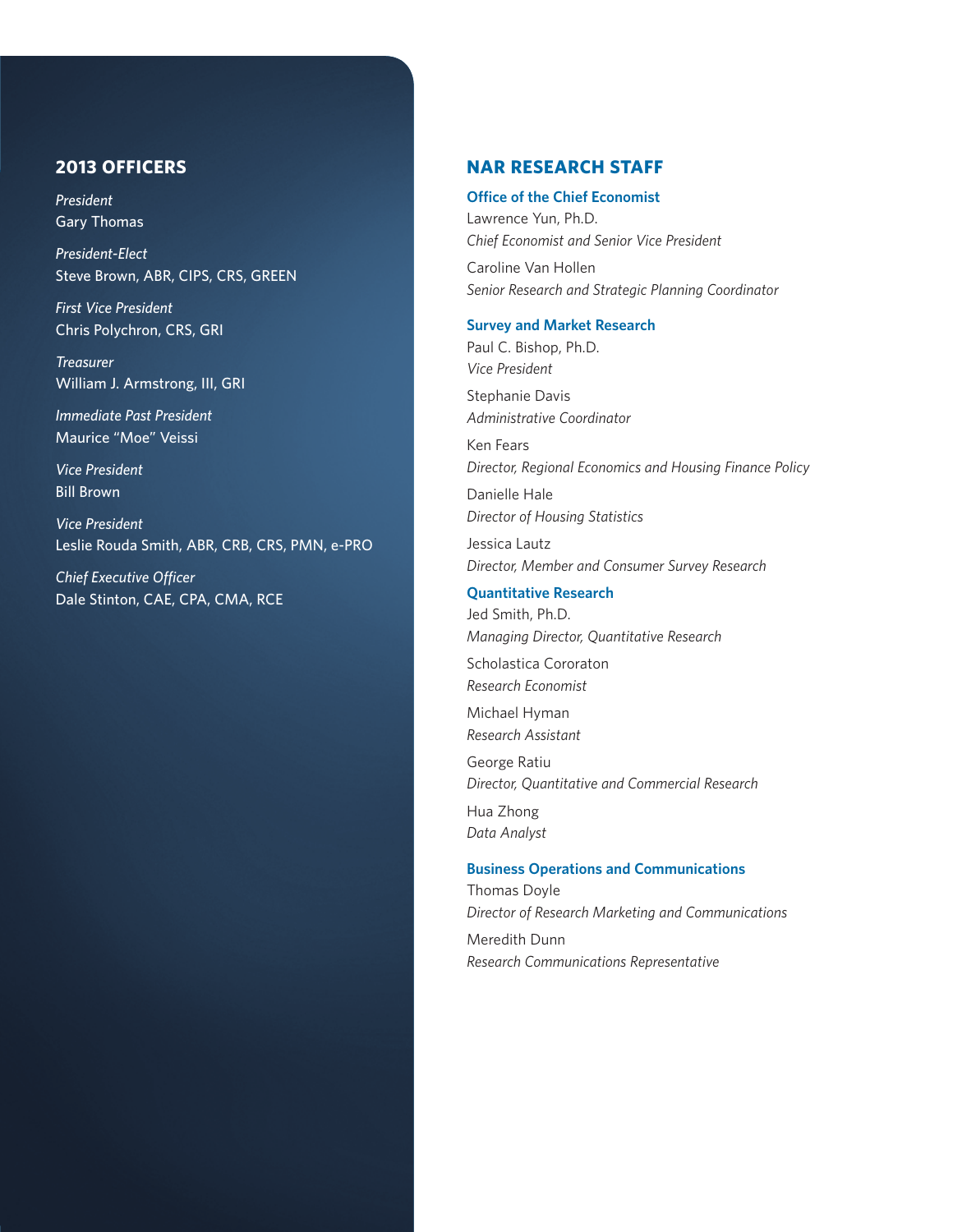

## National Association of REALTORS®

# 2013 PROFILE OF HOME BUYERS AND SELLERS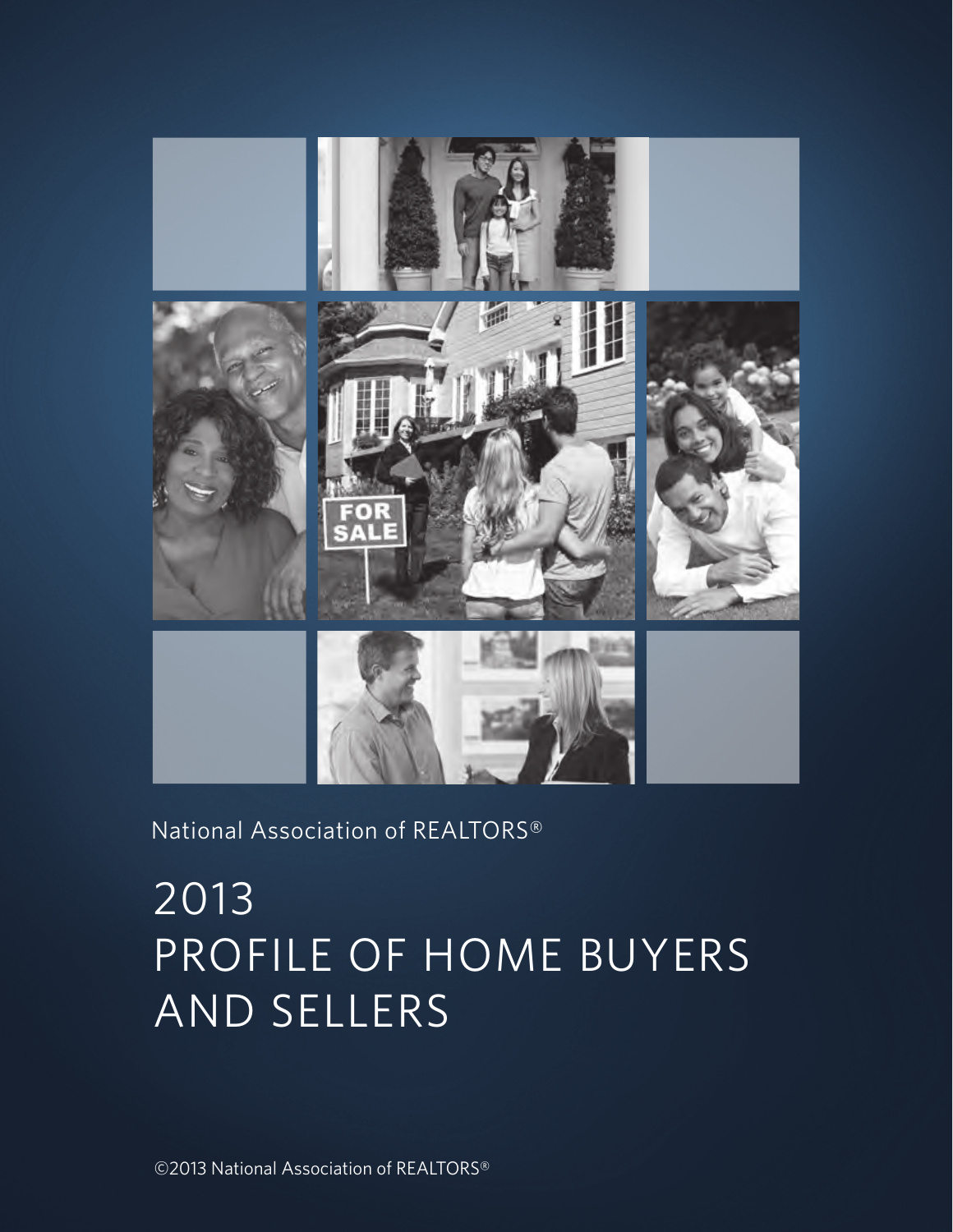# **Contents**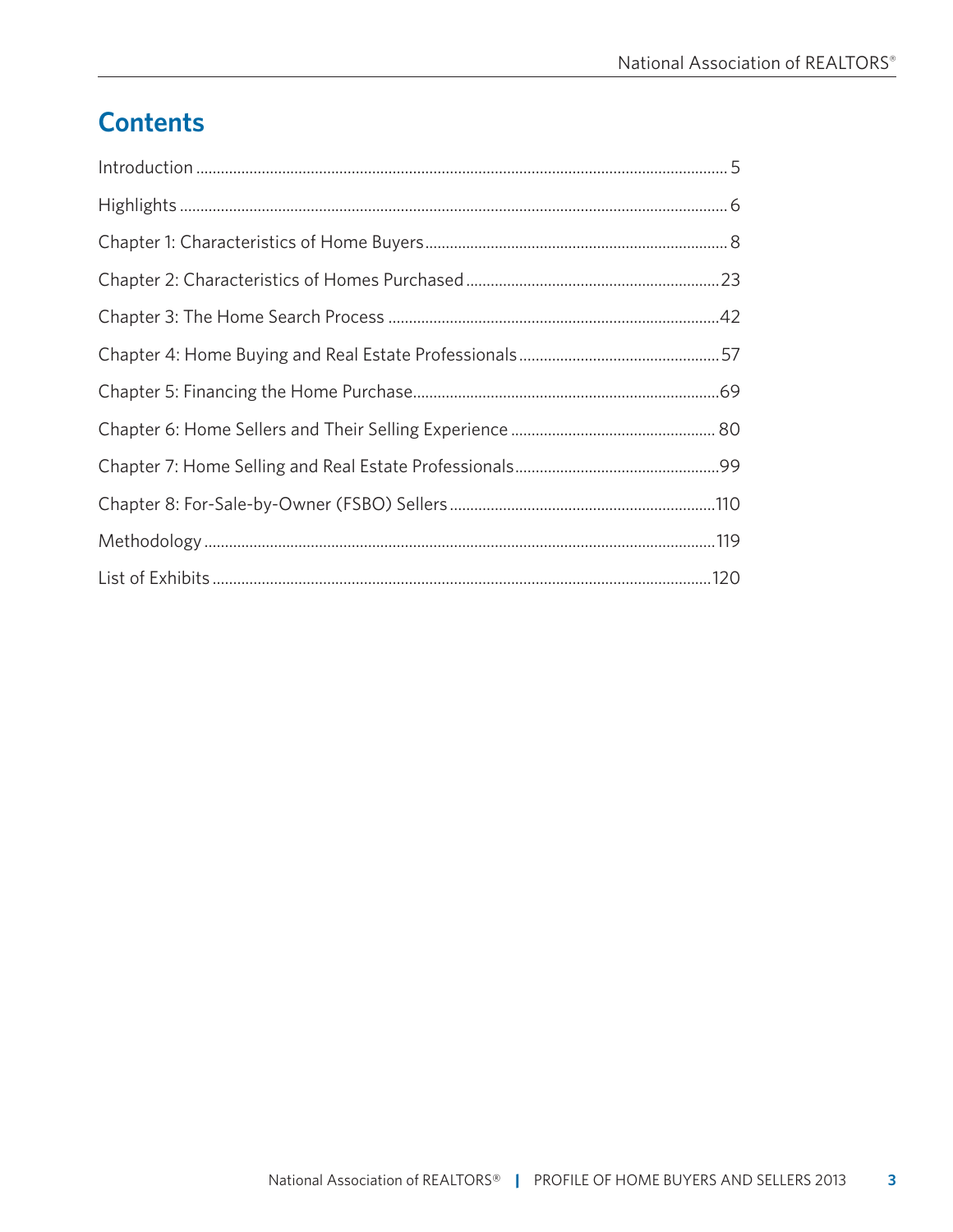### **Introduction**

F or most home buyers, the purchase of real estate is one of the largest financial transactions they will make. Buyers purchase a home not only for the desire to own a home of their own, but also because of changes in jobs, family situations, and the need for a smaller or larger living area. This annual survey conducted by the NATIONAL ASSOCIATION OF REALTORS® of recent home buyers and sellers helps to gain insight into detailed information about their experiences with this important transaction. The information provided supplies understanding, from the consumer level, of the trends that are transpiring and the changes seen. The survey covers information on demographics, housing characteristics and the experience of consumers in the housing market. Buyers and sellers also provide valuable information on the role that real estate professionals play in home sales transactions.

Buyers continue to face tighter credit standards than seen in previous years. This year's report continued to show an elevated share of married couples and suppressed levels of single buyers, similar to last year's report. Married couples who purchased a home have the advantage of more buying power and added financial stability—their typical household incomes are higher than single households.



*Jessica Lautz Thomas J. Doyle Meredith Dunn*  November 2013

Due to suppressed inventory levels in many areas of the country, buyers are typically buying more expensive homes as prices increase. While the search time for buyers stayed the same length as in previous years, the selling time for sellers dropped substantially.

Buyers need the assistance of a real estate professional to help them find the right home for them, help them understand the process, and negotiate terms of sale. Sellers, as well, turn to professionals to help sell their homes within a specific timeframe, market their home effectively and find the right buyer. As the market changes and evolves, the need for a professional to help with the transaction has increased. More buyers and sellers are turning to professionals to help them with this transaction. Satisfaction with agents continues to be high.

This report provides real estate professionals with insights into the needs and expectations of their clients. What do consumers want when choosing a real estate professional? How do home buyers begin the process of searching for a home? Why do some sellers choose to forego the assistance of an agent? The answers to these questions, along with other findings in this report, will help real estate professionals better understand the housing market and also provide the information necessary to address the needs of America's real estate consumers.

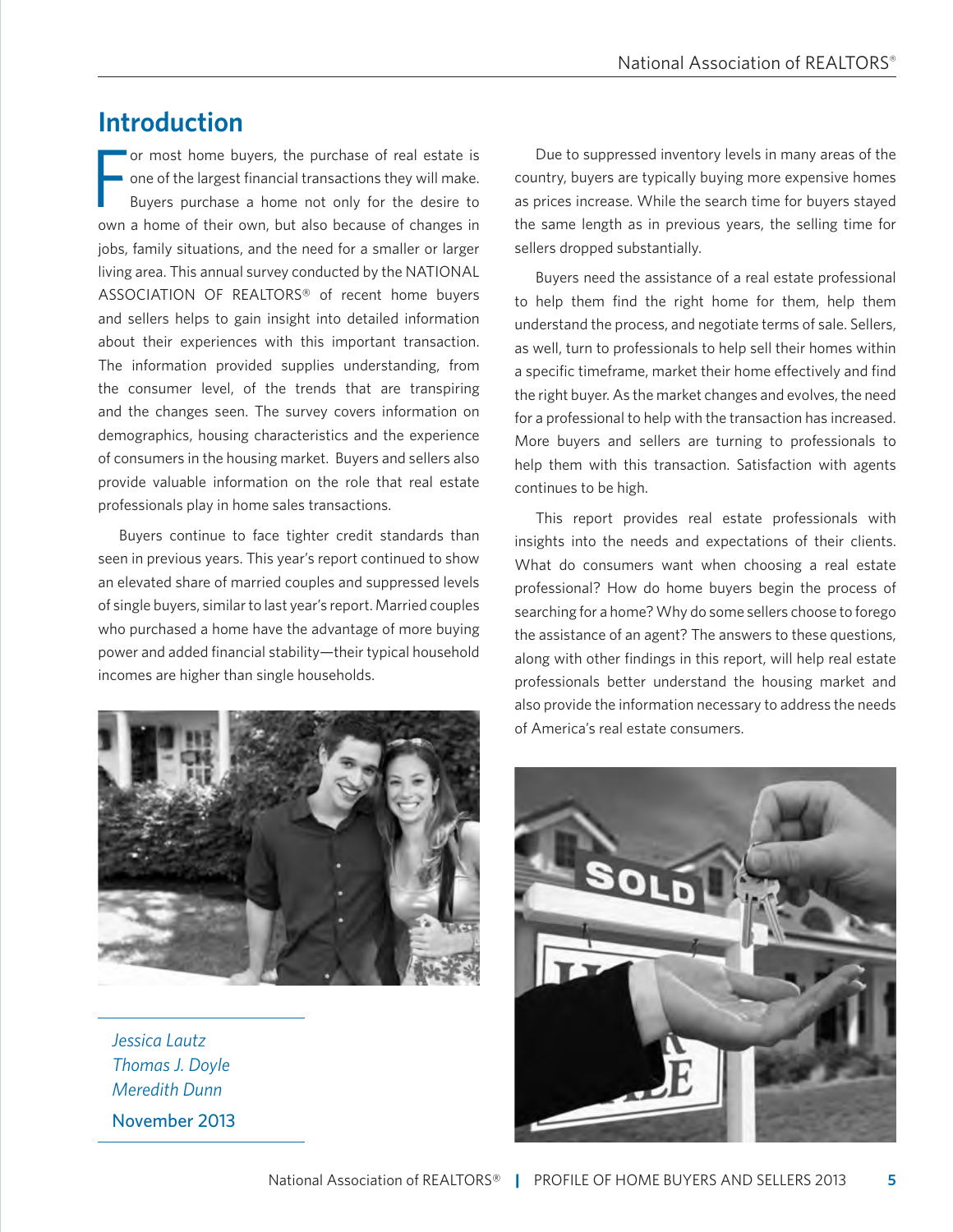# **Highlights**

### **Characteristics of Home Buyers**

- $\blacksquare$  Thirty-eight percent of recent home buyers were firsttime buyers, which is still at a suppressed level from the historical norm of 40 percent.
- Fourteen percent of buyers purchased a multigenerational home due to children over the age of 18 moving back into the house, cost savings, and health and caretaking of aging parents.
- $\blacksquare$  The typical buyer was 42-years-old, while the typical firsttime buyer was 31 and the typical repeat buyer was 52.
- $\blacksquare$  The 2012 median household income of buyers was \$83,300. The median income was \$64,400 among firsttime buyers and \$96,000 among repeat buyers.
- Sixty-six percent of recent home buyers were married couples—the highest share since 2001.
- For 30 percent of recent home buyers, the primary reason for the recent home purchase was a desire to own a home.

### **Characteristics of Homes Purchased**

- $\blacksquare$  New home purchases continue to drag at a share of 16 percent of all recent home purchases.
- $\blacksquare$  New home purchasers bought a new home to avoid renovations or problems with plumbing or electrical, and the ability to customize their home. Home buyers who bought previously owned homes purchased their home for a better price and overall value, and the charm and character their home provides.
- $\blacksquare$  The typical home purchased was 1,900 square feet in size, was built in 1992, and had three bedrooms and two bathrooms.
- Eighty percent of home buyers purchased a detached single-family home.
- Fourteen percent of recent buyers over the age of 50 bought a home in senior-related housing, either for themselves or for a friend or relative.
- $\blacksquare$  When considering the purchase of a home, heating and cooling costs were at least somewhat important to 85 percent of buyers and commuting costs were considered at least somewhat important by 73 percent of buyers.

### **The Home Search Process**

- For 42 percent of home buyers, the first step in the home-buying process was looking online for properties and 14 percent of home buyers first looked online for information about the home buying process.
- $\blacksquare$  The use of the Internet in the home search rose slightly to 92 percent.
- $\blacksquare$  Real estate agents were viewed as a useful information source by 87 percent of buyers who used an agent while searching for a home.
- $\blacksquare$  The typical home buyer searched for 12 weeks and viewed 10 homes.
- For more than half of buyers finding the right home was the most difficult step in the home buying process.
- $\blacksquare$  Approximately nine in 10 recent buyers were at least somewhat satisfied with the home buying process.

### **Home Buying and Real Estate Professionals**

- Eighty-eight percent of buyers purchased their home through a real estate agent or broker—a share that has steadily increased from 69 percent in 2001.
- Forty-two percent of buyers found their agent through a referral from a friend or family member and 12 percent used an agent they had used before to buy or sell a home.
- $\blacksquare$  Twelve percent of buyers used online recommendations when searching for an agent and it influenced half of those buyers.
- $\blacksquare$  Two-thirds of recent buyers only interviewed one agent before the found the agent they worked with.
- $\blacksquare$  More than half of buyers reported what they want most from their real estate agent is to find them the right home to purchase.
- Eighty-eight percent of buyers would use their agent again or recommend to others.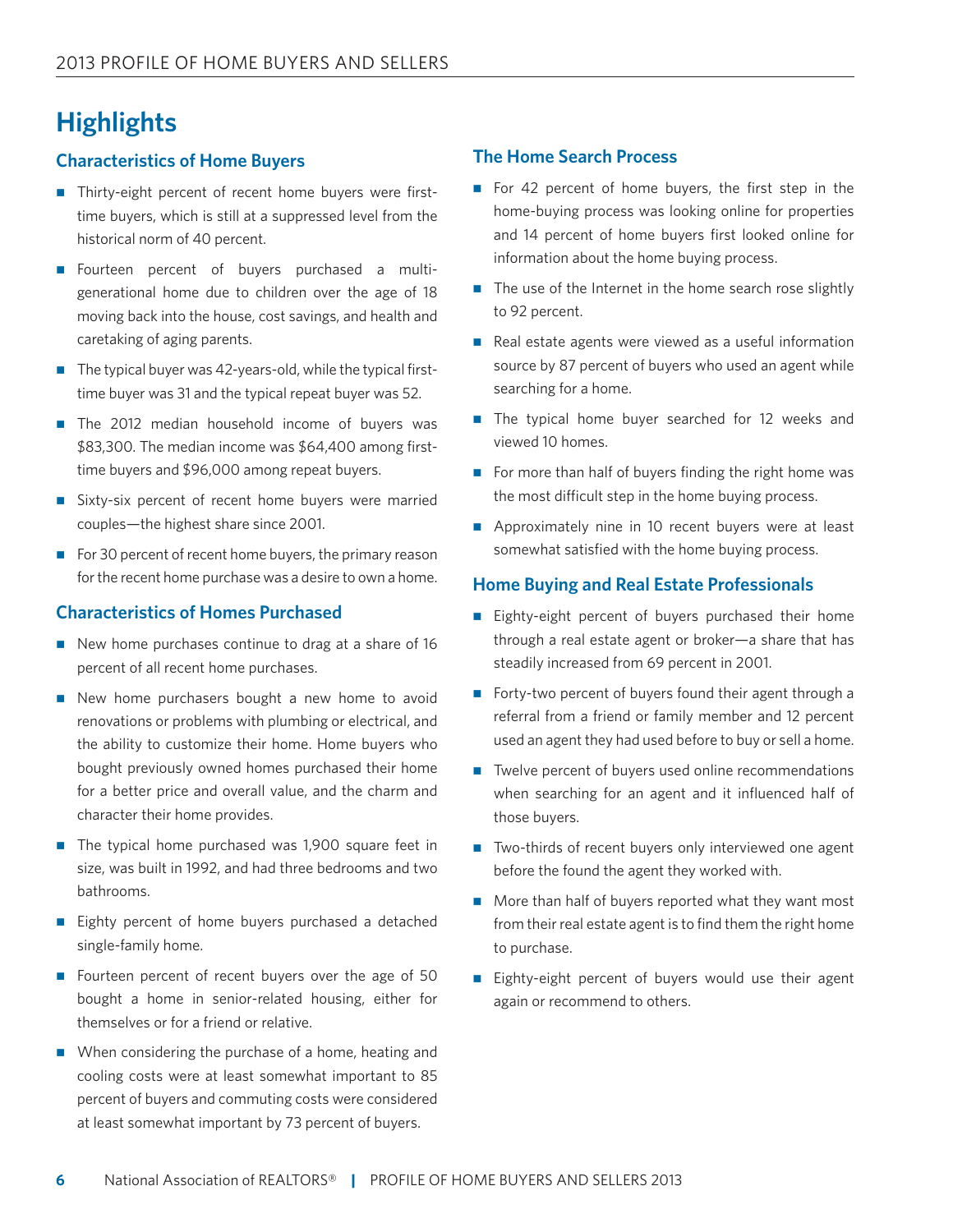# **Highlights**

### **Financing the Home Purchase**

- Eighty-eight percent of home buyers financed their recent home purchase. Among those who financed their home purchase, buyers typically financed 90 percent.
- $\blacksquare$  The share of first-time buyers who financed their home purchase was 95 percent compared to 86 percent of repeat buyers.
- $\blacksquare$  More than half of home buyers reported they have made some sacrifices such as reducing spending on luxury items, entertainment or clothing.
- $\blacksquare$  Twenty-four percent of buyers reported the mortgage application and approval process was somewhat more difficult than expected and 16 percent reported it was much more difficult than expected.
- $\blacksquare$  Twelve percent of buyers overall cited saving for a downpayment was difficult. Forty-three percent of buyers reported student loans, 38 percent reported credit card debt, and 31 percent car loans as the reason for the difficulty.

### **Home Sellers and Their Selling Experience**

- $\blacksquare$  Almost half of home sellers traded up to a larger size and higher priced home and 59 percent purchased a newer home.
- $\blacksquare$  The typical seller lived in their home for nine years. The median tenure has increased in recent years. In 2007, the typical tenure in home was only six years.
- $\blacksquare$  Eighty-eight percent of sellers were assisted by a real estate agent when selling their home.
- Recent sellers typically sold their homes for 97 percent of the listing price, and 47 percent reported they reduced the asking price at least once.
- $\blacksquare$  Thirteen percent of recent sellers had to delay or stall selling their home because the value of their home was worth less than their mortgage.
- $\blacksquare$  Thirty-six percent of sellers offered incentives to attract buyers, most often assistance with home warranty policies and closing costs.

### **Home Selling and Real Estate Professionals**

- $\blacksquare$  Thirty-nine percent of sellers who used a real estate agent found their agents through a referral by friends or family, and 25 percent used the agent they worked with previously to buy or sell a home.
- Two-thirds of home sellers only contacted one agent before selecting the one to assist with their home sale.
- Eighty-five percent of sellers reported that their home was listed or advertised on the multiple listing (MLS) website.
- Among recent sellers who used an agent, 84 percent reported they would definitely (65 percent) or probably (19 percent) use that real estate agent again or recommend to others.

### **For-Sale-by-Owner (FSBO) Sellers**

- $\blacksquare$  The share of home sellers who sold their home without the assistance of a real estate agent was nine percent. Forty percent knew the buyer prior to home purchase.
- $\blacksquare$  The primary reason that sellers choose to sell their home without the assistance of a real estate agent to a buyer they did not know was that they did not want to pay a fee or commission (46 percent).
- $\blacksquare$  Approximately one-third of FSBO sellers took no action to market their home, and 64 percent did not offer any incentives to attract buyers.
- $\blacksquare$  The typical FSBO home sold for \$184,000 compared to \$230,000 among agent-assisted home sales.